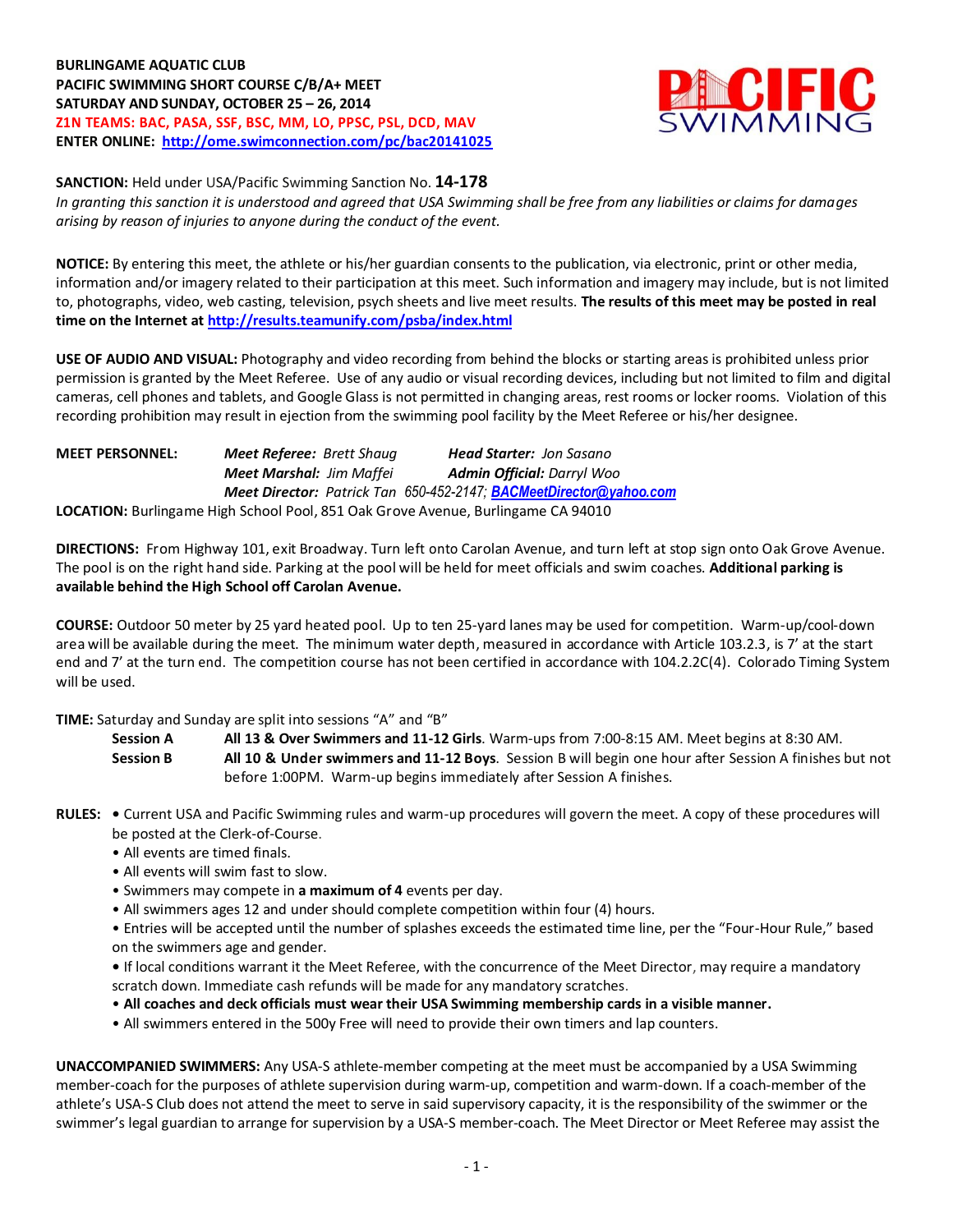swimmer in making arrangements for such supervision; however, it is recommended that such arrangements be made in advance of the meet by the athlete's USA-S Club Member-Coach.

**RACING STARTS:** Swimmers must be certified by a USA-S member-coach as being proficient in performing a racing start, or must start the race in the water. It is the responsibility of the swimmer or the swimmer's legal guardian to ensure compliance with this requirement.

**RESTRICTIONS:** • Smoking and the use of other tobacco products is prohibited on the pool deck, in the locker rooms, in spectator

seating, on standing areas and in all areas used by swimmers, during the meet and during warm-up periods.

- Sale and use of alcoholic beverages is prohibited in all areas of the meet venue.
- No glass containers are allowed in the meet venue.
- No propane heater is permitted except for snack bar/meet operations.
- All shelters must be properly secured.

• Except where venue facilities require otherwise, changing into or out of swimsuits other than in locker rooms or other designated areas is not appropriate and is strongly discouraged.

• Destructive devices, to include but not limited to, explosive devices and equipment, firearms (open or concealed), blades, knives, mace, stun guns and blunt objects are strictly prohibited in the swimming facility and its surrounding areas. If observed, the Meet Referee and his/her designee may ask that these devices be stored safely away from the public or removed from the facility. Noncompliance may result in the reporting to law enforcement authorities and ejection from the facility. Law enforcement officers (LEO) are exempt per applicable laws.

• **No personal tents/EZ-ups will be allowed on the pool deck or any other area of the pool's fenced complex.**

**ELIGIBILITY:** • Swimmers must be current members of USA-S and enter their name and registration number on the meet entry card as they are shown on their Registration Card. If this is not done, it may be difficult to match the swimmer with the registration and times database. The meet host will check all swimmer registrations against the SWIMS database and if not found to be registered, the Meet Director shall accept the registration at the meet (a \$10 surcharge will be added to the regular registration fee). Duplicate registrations will be refunded by mail.

• Swimmers in the "A" Division must have met at least USA Swimming Motivational "A" minimum time standard. Swimmers in the "B" Division must have met at least the listed "B" minimum time standard. All entry times slower than the listed "B" time standard will be in the "C" Division.

• Entries with **"NO TIME"** *will be* accepted.

• Entry times submitted for this meet will be checked against a computer database and may be changed in accordance with Pacific Swimming Entry Time Verification Procedures.

• Disabled swimmers are welcome to attend this meet and should contact the Meet Director or Meet Referee regarding and special accommodations on entry times and seeding per Pacific Swimming policy.

• Swimmers 19 years of age and over may compete in the meet for time only, no awards. Such swimmers must have met standards for the 17-18 age group.

• The swimmer's age will be the age of the swimmer on the first day of the meet.

**ENTRY PRIORITY:** Priority entry will be given to the following Zone 1N teams: **BAC, PASA, SSF, BSC, MM, LO, PPSC, PSL, DCD, MAV**. Swimmers from **BAC, PASA, SSF, BSC, MM, LO, PPSC, PSL, DCD, MAV** entering online must do so by **11:59 PM, Wednesday, October 9 th** in order to receive priority acceptance to the meet. Swimmers from **BAC, PASA, SSF, BSC, MM, LO, PPSC, PSL, DCD, MAV** submitting surface mail entries must be postmarked by **Monday, October 7th** in order to receive priority acceptance into the meet. No swimmers other than those from **BAC, PASA, SSF, BSC, MM, LO, PPSC, PSL, DCD, MAV** may enter the meet until the priority period has closed.

**ENTRY FEES:** \$4.00 per event plus an \$8.00 participation fee per swimmer. Entries will be rejected if payment is not sent at time of request.

**ONLINE ENTRIES:** To enter online go to **<http://ome.swimconnection.com/pc/bac20141025>** to receive an immediate entry confirmation. This method requires payment by credit card. Swim Connection, LLC charges a processing fee for this service, equal to \$1 per swimmer plus 5% of the total Entry Fees. Please note that the processing fee is a separate fee from the Entry Fees. If you do not wish to pay the processing fee, enter the meet using a mail entry. **Entering online is a convenience, is completely voluntary, and is in no way required or expected of a swimmer by Pacific Swimming.** Online entries will be accepted through Wednesday, **October 15th, at 11:59 PM.**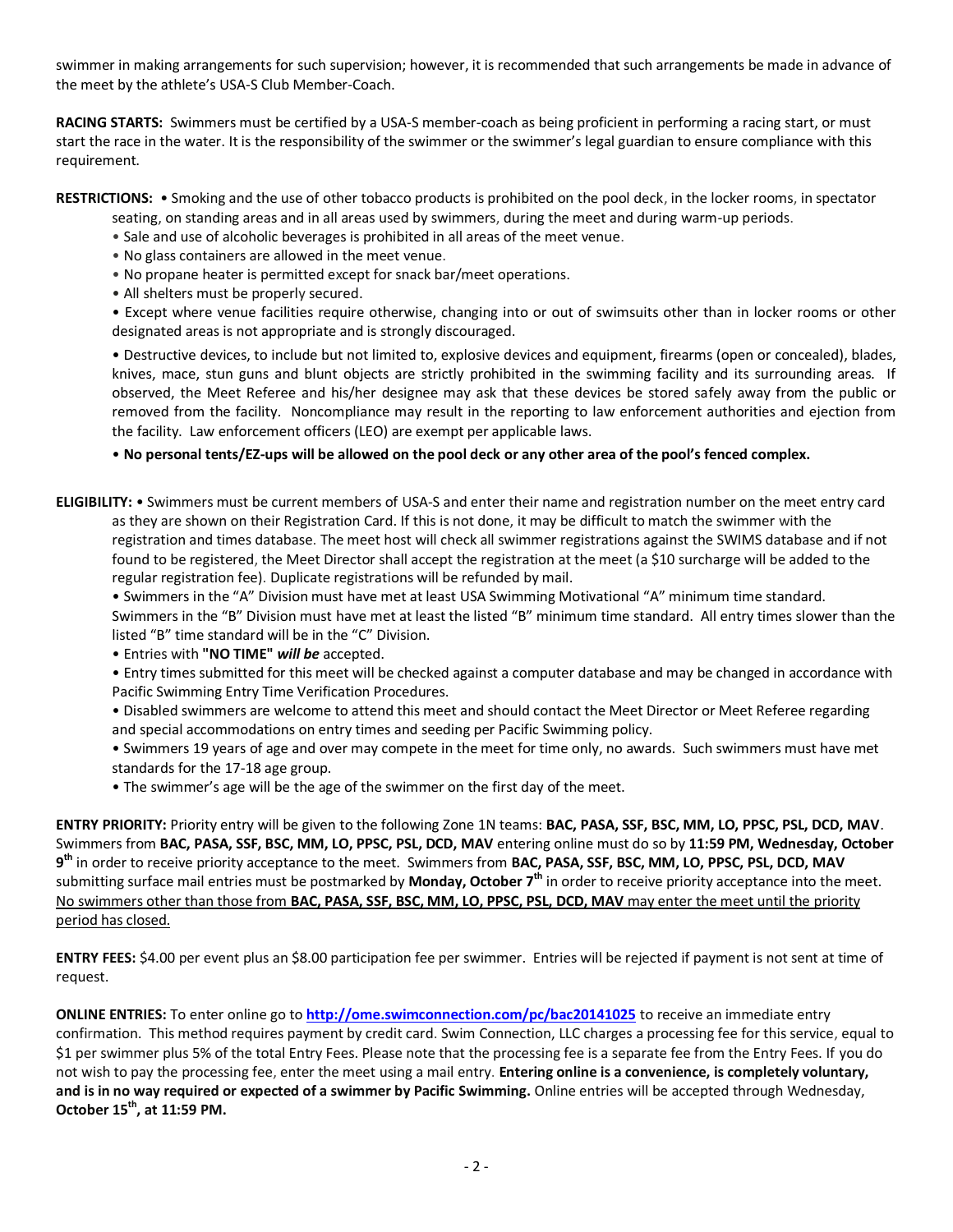**MAILED OR HAND DELIVERED ENTRIES**: Entries must be on the attached consolidated entry form. Forms must be filled out completely and printed clearly with swimmers best time. Entries must be postmarked by midnight, Monday, October 13<sup>th</sup> or hand delivered by **6:30 p.m. Wednesday, October 15th** . No late entries will be accepted. No refunds will be made, except mandatory scratch downs. Requests for confirmation of receipt of entries should include a self-addressed envelope.

**Make check payable to**: **BAC (Burlingame Aquatic Club) Mail entries to: Swim Meet Entries hand deliver entries to: Burlingame High School Pool** P.O. Box 281 2012 1 Mangini Way Burlingame, CA 94010 **Burlingame, CA 94010** 

**CHECK-IN:** The meet will be deck seeded. Swimmers must check-in at the Clerk-of-Course. Close of check-in for all individual events shall be no more than 60 minutes before the estimated time of the start of the first heat of the event. No event shall be closed more than 30 minutes before the scheduled start of the session. Swimmers who do not check in will not be seeded and will not be allowed to compete in that event.

**SCRATCHES:** Any swimmers not reporting for or competing in an individual timed final event that they have checked in for shall not be penalized.

**AWARDS:** Individual events will be awarded in the A, B,and C Division. Ribbons for  $1^{\text{st}} - 8^{\text{th}}$  place are given to the following age groups: 6/un, 7-8, 9-10, 11-12. Swimmers 13 years of age and older will not receive awards. Standard "A" medals will be awarded to swimmers achieving NEW "PC-A" times in each event, regardless of place achieved in the event. All awards must be picked up at the meet. Awards will not be mailed.

**ADMISSION:** Free. A two-day program will be available for \$4.00.

**SNACK BAR & HOSPITALITY:** A snack bar will be available throughout the competition. Coaches and working deck officials will be provided lunch. Hospitality will serve refreshments to timers and volunteers.

**MISCELLANEOUS:** No overnight parking is allowed. Facilities will not be provided after meet hours.

## **MINIMUM OFFICIALS:**

| Club swimmers entered in session | Trained and carded officials requested |  |  |  |  |  |  |
|----------------------------------|----------------------------------------|--|--|--|--|--|--|
| $1 - 10$                         |                                        |  |  |  |  |  |  |
| $11 - 25$                        |                                        |  |  |  |  |  |  |
| 26-50                            |                                        |  |  |  |  |  |  |
| 51-75                            |                                        |  |  |  |  |  |  |
| 76-100                           |                                        |  |  |  |  |  |  |
| 100 or more                      | 5 and up (1 for every 25 swimmers)     |  |  |  |  |  |  |

## **EVENT SUMMARY**

|        | SATURDAY, Oct. 25 <sup>th</sup> |                        |        | SUNDAY, Oct. 26 <sup>th</sup> |          |           |           |  |  |  |
|--------|---------------------------------|------------------------|--------|-------------------------------|----------|-----------|-----------|--|--|--|
| 8 & UN | $9-10$                          | $13 - 18$<br>$11 - 12$ |        | 8 & UN                        | $9 - 10$ | $11 - 12$ | $13 - 18$ |  |  |  |
| 50 BK  | 100 BK                          | 200 BK                 | 100 BK | 25 FR                         | 100 FR   | 50 BK     | 200 FR    |  |  |  |
| 25 FL  | 50 FL                           | 100 BR                 | 200 BR | 25 BR                         | 50 BK    | 200 FL    | 100 FL    |  |  |  |
| 50 FR  | 50 FR                           | 100 FR                 | 50 FR  | 100 IM                        | 100 BR   | 100 IM    | 100 FR    |  |  |  |
|        | 500 FR                          | 400 IM                 | 500 FR |                               | 100 IM   | 200 FR    | 200 IM    |  |  |  |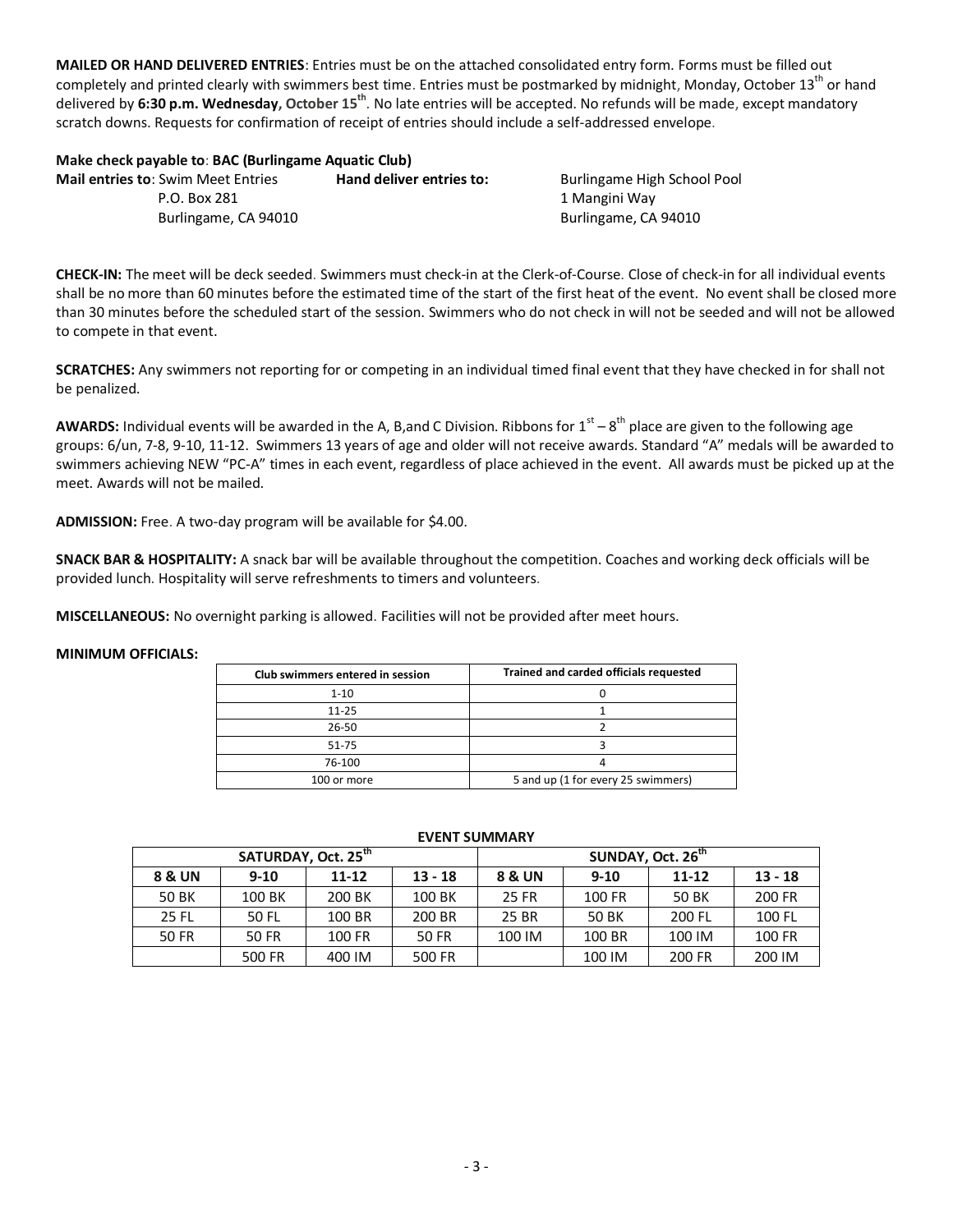|                | SATURDAY, OCTOBER 25 <sup>th</sup> |                |               | <b>SUNDAY, OCTOBER 2</b> |
|----------------|------------------------------------|----------------|---------------|--------------------------|
|                | <b>SESSION A</b>                   |                |               | <b>SESSION A</b>         |
| <b>EVENT#</b>  | <b>EVENT</b>                       | <b>EVENT#</b>  | <b>EVENT#</b> | <b>EVENT</b>             |
| $\mathbf{1}$   | 11-12 200 BACK                     |                | 47            | 13-14 200 FREE           |
| $\overline{3}$ | 13-14 100 BACK                     | $\overline{4}$ | 49            | 15-OV 200 FREE           |
| 5              | 15 - O 100 BACK                    | 6              | 51            | 11 - 12 BACK             |
| $\overline{7}$ | 11-12 100 BREAST                   |                | 53            | 13-14 100 FLY            |
| 9              | 13-14 200 BREAST                   | 10             | 55            | 15-OV 100 FLY            |
| 11             | 15-OV 200 BREAST                   | 12             | 57            | 11-12 200 FLY            |
| 13             | $11 - 12100$ FREE                  |                | 59            | 13-14 100 FREE           |
| 15             | $13 - 1450$ FREE                   | 16             | 61            | 15-OV 100 FREE           |
| 17             | 15-OV 50 FREE                      | 18             | 63            | $11 - 12100$ IM          |
| 19             | 11-12 400 IM                       |                | 65            | 13-14 200 IM             |
| 21             | 13 - 14 500 FREE                   | 22             | 67            | 15-OV 200 IM             |
| 23             | 15 - OV 500 FREE                   | 24             | 69            | $11 - 12200$ FREE        |
|                | <b>SESSION B</b>                   |                |               | <b>SESSION B</b>         |
| 25             | 9-10 100 BACK                      | 26             | 71            | $9 - 10100$ FREE         |
|                | 11-12 200 BACK                     | 28             | 73            | 8-UN 25 FREE             |
| 29             | 8 - UN 50 BACK                     | 30             |               | 11-12 50 BACK            |
| 31             | 9-10 50 FLY                        | 32             | 77            | $9 - 1050$ BACK          |
|                | 11-12 10- BREAST                   | 34             |               | 11-12 200 FLY            |
| 35             | 8-UN 25 FLY                        | 36             | 81            | 8-UN 25 BREAST           |
| 37             | 9 - 10 50 FREE                     | 38             | 83            | 9-10 100 BREAS           |
|                | $11 - 12$ 100 FREE                 | 40             |               | $11 - 12100$ IM          |
| 41             | 8-UN 50 FREE                       | 42             | 87            | 8 & U 100 IM             |
|                | $11 - 12400$ IM                    | 44             | 89            | 9-10 100 IM              |
| 44             | $9 - 10500$ FREE                   | 46             |               | 11 - 12 200 FREE         |

|                | SATURDAY, OCTOBER 25 <sup>th</sup> |                                                | SUNDAY, OCTOBER 26TH |  |                   |    |
|----------------|------------------------------------|------------------------------------------------|----------------------|--|-------------------|----|
|                | <b>SESSION A</b>                   |                                                |                      |  | <b>SESSION A</b>  |    |
| <b>EVENT#</b>  | <b>EVENT</b>                       | <b>EVENT#</b><br><b>EVENT#</b><br><b>EVENT</b> |                      |  | <b>EVENT#</b>     |    |
| $\mathbf{1}$   | 11-12 200 BACK                     |                                                | 47                   |  | 13-14 200 FREE    | 48 |
| $\overline{3}$ | 13-14 100 BACK                     | $\overline{4}$                                 | 49                   |  | 15-OV 200 FREE    | 50 |
| $5\phantom{.}$ | 15 - O 100 BACK                    | 6                                              | 51                   |  | 11 - 12 BACK      |    |
| $\overline{7}$ | 11-12 100 BREAST                   |                                                | 53                   |  | 13-14 100 FLY     | 54 |
| 9              | 13-14 200 BREAST                   | 10                                             | 55                   |  | 15-OV 100 FLY     | 56 |
| 11             | 15-OV 200 BREAST                   | 12                                             | 57                   |  | 11-12 200 FLY     |    |
| 13             | $11 - 12100$ FREE                  |                                                | 59                   |  | 13-14 100 FREE    | 60 |
| 15             | $13 - 1450$ FREE                   | 16                                             | 61                   |  | 15 - OV 100 FREE  | 62 |
| 17             | 15 - OV 50 FREE                    | 18                                             | 63                   |  | $11 - 12100$ IM   |    |
| 19             | 11-12 400 IM                       |                                                | 65                   |  | 13-14 200 IM      | 66 |
| 21             | 13 - 14 500 FREE                   | 22                                             | 67                   |  | 15-OV 200 IM      | 68 |
| 23             | 15 - OV 500 FREE                   | 24                                             | 69                   |  | $11 - 12200$ FREE |    |
|                | <b>SESSION B</b>                   |                                                |                      |  | <b>SESSION B</b>  |    |
| 25             | 9-10 100 BACK                      | 26                                             | 71                   |  | $9 - 10100$ FREE  | 72 |
|                | 11-12 200 BACK                     | 28                                             | 73                   |  | 8-UN 25 FREE      | 74 |
| 29             | 8 - UN 50 BACK                     | 30                                             |                      |  | 11-12 50 BACK     | 76 |
| 31             | 9-10 50 FLY                        | 32                                             | 77                   |  | $9 - 1050$ BACK   | 78 |
|                | 11-12 10- BREAST                   | 34                                             |                      |  | $11 - 12200$ FLY  | 80 |
| 35             | 8-UN 25 FLY                        | 36                                             | 81                   |  | 8-UN 25 BREAST    | 82 |
| 37             | 9 - 10 50 FREE                     | 38                                             | 83                   |  | 9-10 100 BREAST   | 84 |
|                | $11 - 12$ 100 FREE                 | 40                                             |                      |  | $11 - 12100$ IM   | 86 |
| 41             | 8-UN 50 FREE                       | 42                                             | 87                   |  | 8 & U 100 IM      | 88 |
|                | $11 - 12400$ IM                    | 44                                             | 89                   |  | 9-10 100 IM       | 90 |
| 44             | $9 - 10500$ FREE                   | 46                                             |                      |  | 11 - 12 200 FREE  | 92 |

## **All 500 Free swimmers must provide their own timers.**

Use the following URL to find the time standards: <http://www.pacswim.org/swim-meet-times/standards>